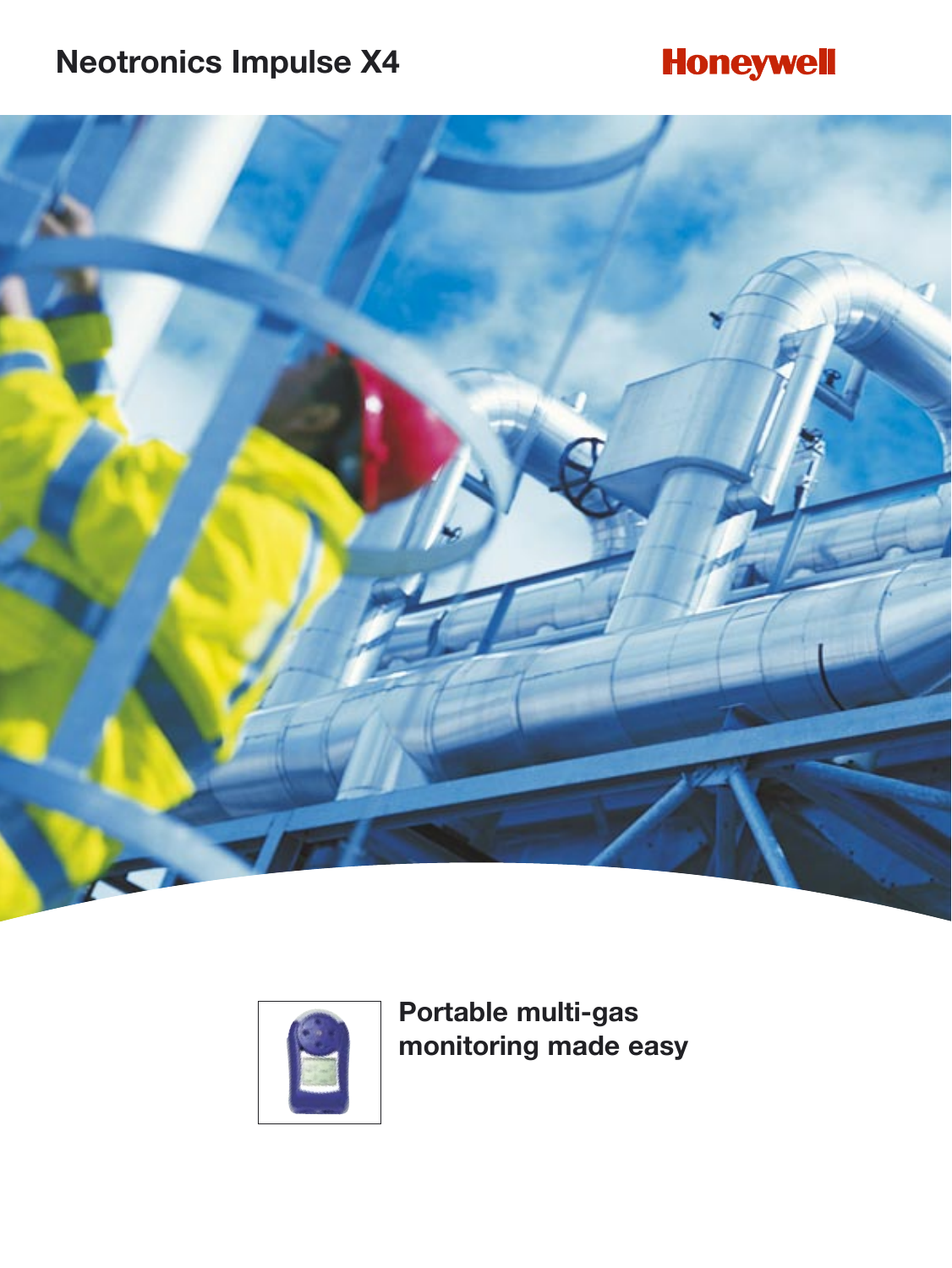# **Impulse X4**



### **Tough Durable Housing**

- Small and lightweight
- Rugged, impact and weather resistant
- Includes crocodile prevents accidental loss

### **Easy to Use**

- Works straight out of the box
- Single button on/off operation
- Intuitive icons suitable for all languages
- User configurable via menu
- Interactive product training quide available

### **Ultra Clear Backlit Display**

- Unique 'flip display' at the press of a button
- Continuous reading of gas levels
- TWA/STEL and two instantaneous alarm
- levels with peak hold facility Battery life, calibration and self-test status

### **Effective Gas Alarm Indication**

- Alarm and backlight combine to demand attention
- Distinctive loud two-tone audible alarm
- Vibrating alarm supplied as standard

### **Reliable Operation**

- Self-test on start up or on demand checks display, battery, sensor, audiovisual and vibrating alarms
- Uses patented SureCell™ sensor technology and Reflex™ cell check technique
- Includes TempraSURETM thermal compensation and shock protection
- Periodic flash and/or beep for increased confidence (user configurable)

### **Unsurpassed RFI Performance**

- Can be used alongside walkie-talkies or cell phones
- Exceeds the toughest industrial standards for RFI immunity

### **Cost Effective:**

- Fully inclusive 2 year warranty
- Minimum 2 year sensor life
- Initial and on-going running costs minimized
- Available in 1, 2, 3 or 4 gas versions

**Impulse X4 is an unsurpassed portable gas detector for protection against flammable, oxygen, carbon monoxide and hydrogen sulphide gas hazards. It's ideal for use by those companies wanting advanced performance, reliablity and ease of use without high costs of long term maintenance.**

Impulse X4 focuses on ease of use by offering only the functionality required to comply with legislation.

Everything that a user routinely has to do can be achieved with a single button press! Keeping it simple reduces training requirements and enables use in a wider range of industries.



Ease of use doesn't mean basic functionality. For example, every instrument has the capability to log data using a simple to fit memory card (the type you get in a digital camera). Events, gas data and the calibration history are all stored and the free software downloaded from our web site enables you to graph or print reports at the press of a button.

Convenience and the way users want to work is an important consideration. When clipped to the belt or harness users may want the re-assurance of being able to view the display from different positions. But with many other units the display is upside down forcing the user to remove the unit to look at the display, perhaps creating a hazard. With the Impulse X4 users can 'flip' the display at the press of a button for that added convenience and safety.

With an ultra clear backlit display, vibrating and powerful audiovisual alarms, the ImpulseX4 demands attention when gas hazards are detected in even the most adverse working conditions. All in all, Impulse X4 offers reliable, easy to use gas detection to keep you safe.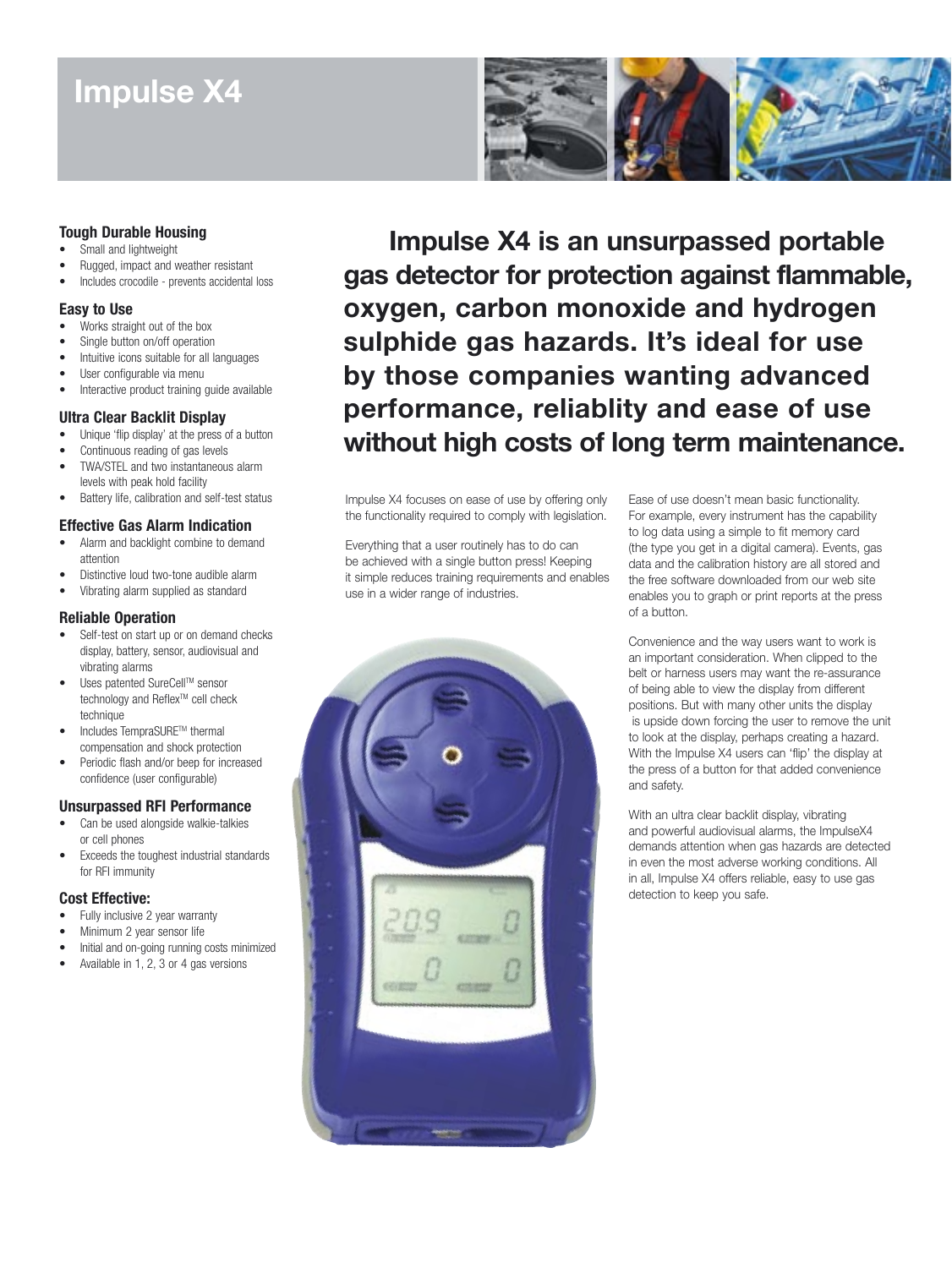# **General Specification**



#### **Standard Specification**

| General                      | Reusable multi-gas detector for personal protection against flammable, toxic and oxygen gas hazards. Supplied complete<br>with calibration certificate, quick start quide, alkaline batteries (2), tubing, flow adaptor, crocodile clip, and manual. |         |                                                           |         |        |
|------------------------------|------------------------------------------------------------------------------------------------------------------------------------------------------------------------------------------------------------------------------------------------------|---------|-----------------------------------------------------------|---------|--------|
| <b>Gases Detected</b>        | Range                                                                                                                                                                                                                                                | Level 1 | Alarm Set Points#<br><b>TWA</b><br><b>STEL</b><br>Level 2 |         |        |
| Flammable (Exp               | 0 to 100% LEL*                                                                                                                                                                                                                                       | 10% LEL | 20% LEL                                                   | n/a     | n/a    |
| Oxygen (Q)                   | 0 to 30% vol                                                                                                                                                                                                                                         | 23% vol | 19% vol                                                   | n/a     | n/a    |
| Carbon Monoxide (CO)         | 0 to 999 ppm                                                                                                                                                                                                                                         | 35 ppm  | $400$ ppm                                                 | 200 ppm | 30 ppm |
| Hydrogen Sulfide (5)         | 0 to 250 ppm                                                                                                                                                                                                                                         | 10 ppm  | 40 ppm                                                    | 10 ppm  | 5 ppm  |
|                              | * Flammable channel can display gas concentration in % vol units for a range of flammable gases.<br># User configurable.                                                                                                                             |         |                                                           |         |        |
| Sensors                      | Patented Surecell™ electrochemical and catalytic bead sensing technology for stable and reliable performance<br>in all industrial environments.                                                                                                      |         |                                                           |         |        |
| Diagnostics                  | Self-test of circuitry, battery, LCD, and sensors on start up or on demand.                                                                                                                                                                          |         |                                                           |         |        |
|                              | Patented Reflexcell check techniques included as standard for toxic channels.                                                                                                                                                                        |         |                                                           |         |        |
| <b>Display</b>               | Utra clear icon driven backlit LCD displays gas level and detector status. Unique 'flip display' function at the press<br>of a button for added user convenience. High/Low Peak hold facility included with user clear. Time and date.               |         |                                                           |         |        |
| User Interface               | Intuitive three button operation for detector configuration.                                                                                                                                                                                         |         |                                                           |         |        |
| Audible Alarm                | 90 db @ 30 cm                                                                                                                                                                                                                                        |         |                                                           |         |        |
| Visual Alarm                 | High intensity red LEDs combined with red backlight for maximum effect.                                                                                                                                                                              |         |                                                           |         |        |
| <b>Vibrating Alarm</b>       | Supplied as standard.                                                                                                                                                                                                                                |         |                                                           |         |        |
| <b>Operating Temperature</b> | -20°C to +50°C (-4°F to +122°F).<br>TempraSURE temperature compensation.                                                                                                                                                                             |         |                                                           |         |        |
| Humidity                     | 5-95% RH (non-condensing).                                                                                                                                                                                                                           |         |                                                           |         |        |
| <b>IP Rating</b>             | Ingress protection to IP65.                                                                                                                                                                                                                          |         |                                                           |         |        |
| Approvals                    | North America: Class I, Div 1, Groups A, B, C, DT4. Australia: SAA Ex ia s Zone 0 I/IIC T4<br>Europe: ATEX II 2G EEx ia d IIC T4. (T2 for rechargeables) Canada: certified to CSA C22.2-152 and C 22.2-157.                                          |         |                                                           |         |        |
| RFI/EMC                      | CE EN50270:1999 and EN55011.                                                                                                                                                                                                                         |         |                                                           |         |        |
| Sensor Life                  | Minimum of 2 years backed by inclusive 2 year warranty.                                                                                                                                                                                              |         |                                                           |         |        |
| <b>Battery Life</b>          | 14-16 hours with 2 x AA Alkaline batteries. 12 hours of operation per charge, minimum, with rechargeable NIMH batteries.<br>Low power audiovisual warning.                                                                                           |         |                                                           |         |        |
| <b>Dimensions</b>            | 124 mm(H) X 76 mm(W) X 36 mm(D).                                                                                                                                                                                                                     |         |                                                           |         |        |
| Weight                       | 210 g (without batteries), 258 g (with batteries)                                                                                                                                                                                                    |         |                                                           |         |        |
| Warranty                     | 2 years                                                                                                                                                                                                                                              |         |                                                           |         |        |

### **Optional Accessories**

- Field case
- Belt clip
- Hand aspirator kit with inline filter
- Tubing (2 m/6')
- 1 m (3') sample probe
- 10 m (30') sample tubing with ball float
- Calibration gas (Balanced Air, CH4 50% LEL,CO 50 ppm, H2S 25 ppm)
- 0.3 L/min flow regulator
- Spare memory card for data logging (Refer to the manual for acceptable models and part numbers)
- 
- Desktop USB memory card reader • Data log graphing and reporting software
- Interactive training guide CD
- Data logging kit
- Confined space kit
- Calibration kit
- Bump Test gas cylinder
- NiMH Battery and AC charging kit
- Vehicle Charging Kit
- 12 11 0 18 8 8 9 10 11 12 13 14 15 16 17 15 14 2 | (4 13 3 5 6 7 8 9 1

**Display Details**

- 1) Test Pass Icon
- 2) Test Fail Icon
- 3 ) High Peak Icon
- $\overline{4}$  Low Peak Icon (for **O**nly)
- 5) Alarm Icon
- 6 ) Data Logging Icon
- 7 Battery Icon
- <sup>8</sup>) Pass Code Protection Icon
- 9 %Vol Unit Icon
- %LEL Unit Icon 10 11) STEL Icon
- 12) TWA Icon
- 
- 13) Alarm Level 1 Icor Alarm Level 2 Ico $\hat{\mathbf{r}}$ (for flammable and toxic)
- 14) Calibration Icon
- 15) Gas Label Icon
- 16) O<sub>2</sub> Deficiency Alarm Icon
- 17) O<sub>2</sub> Excess Alarm Icon

\* Oxygen detection products must only be used to detect oxygen depletion in air.